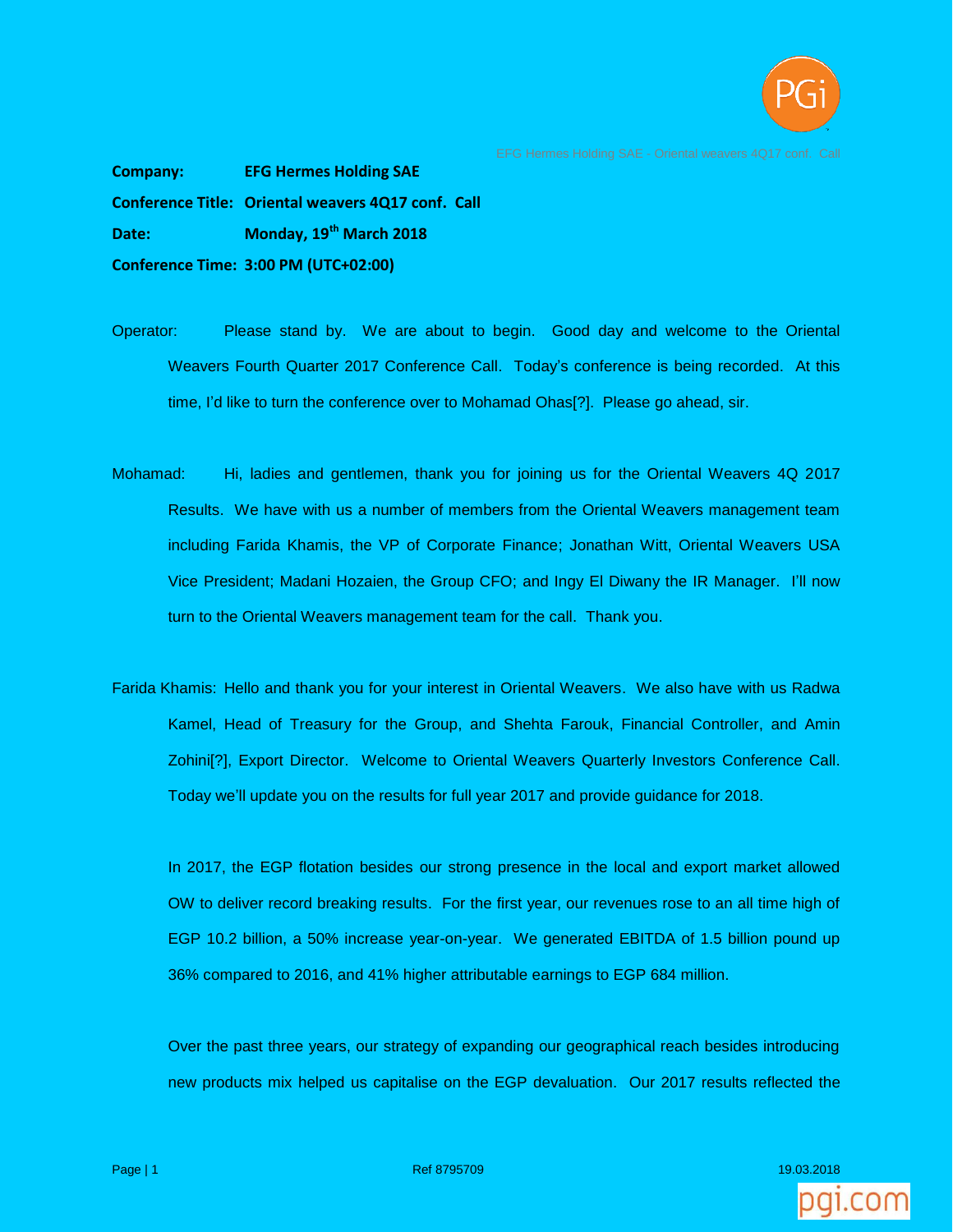

impact of these factors despite increases in cost of raw material. During the past year, we invested approximately EGP 500 million in establishing a new rug factory besides adding ten loom, three yarn machines and a digital printing machine. This aims to broaden our product offering and to further integrate our rug manufacturing. Our board of director proposed the GPS of EGP 1.4 implying a yield of 9% which is subject to the approval of the AGM on 28<sup>th</sup> March. We will call for an AGM upon approval of the financial regulator to approve an increase in authorised capital in order to allow us later to raise our issued capital towards distributing stock dividends upon board-of-director proposal.

As for the updates on the current status, we have seen a relative demand pickup in our showroom sales in Egypt compared to the fourth quarter of 2017, which almost offset the pressuredvolume from wholesalers. Preliminary local sales till end of February were down 3% year-on-year. Nowadays we have witnessed a reviving footfall at our hall[room at the Cairo International Fair, which started on  $14<sup>th</sup>$  March and will last till 23<sup>rd</sup> March. This reflects the high local demand from the expected newly weds before and after the holy month of Ramadan. Our exports till end of February were 4% higher in USD terms. Current average polypropylene prices were 18% higher year-on-year along with other raw material costs. Thus, we expect the profitability margin in the first half of 2018 to be relatively under pressure compared to the strong margins exhibited in the first half of 2017.

As for our guidance for 2018, we expect to record a top line growth of 7%, EBITDA margin to be around 14% and earnings to range from EGP 730 to EGP 750 million in 2018 which is almost 7- 10% growth. In 2018, we are planning to invest between €15 million to €20 million to adding eight to ten new loom, five yarn machinery to release the bottlenecks in yarn manufacturing; this is in addition to a cutting machine for the tufted segment in order to penetrate the growing carpet tile market locally and internationally.



Page | 2 **Page | 2 میلادی | 2 Page | 2 میلادی | 2 Page | 2 میلادی | 2 میلادی | 2 میلادی | 2 میلادی | 2 میلادی**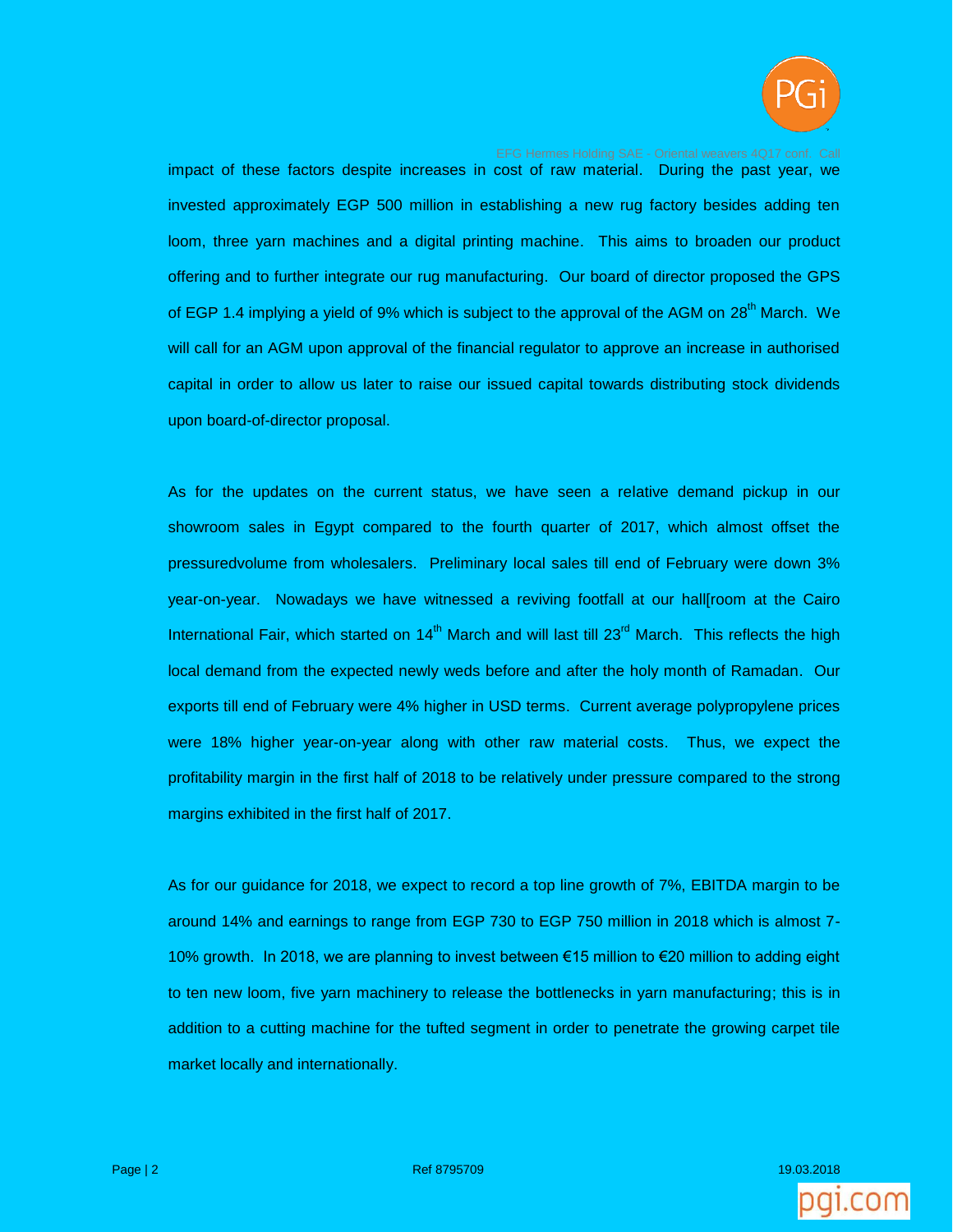

I think we are done with the introduction. We can open the floor for questions.

- Operator: Thank you. If you'd like to ask a question, please signal by pressing star one on your telephone keypad. If you're using a speakerphone, please make sure your mute function is turned off to allow your signal to reach our equipment. Again, press star one to ask a question. We'll pause for just a moment to allow everyone an opportunity to signal for questions. We'll go first to Jonathan Milan with Waha Capital.
- Jonathan Milan: Hi, good afternoon, and thank you very much for taking the time for the call. I just have a couple of questions. If you think that costs are going up 18% but exports are going up 4%, can I ask please how much of a repricing are you doing in the export market? How much volume growth are you seeing in the local and export market and how do you get to a growing EBITDA and growing net income given that costs are seemingly growing faster than revenues? Thanks.
- Farida Khamis: Yes, for the local volume, in the first two months of the year, volumes were down by around 8%. But we have seen a 6% higher average selling prices given the change in the mix towards Grade A and B. As for the export pricing, I will leave Jonathan and Amin to highlight on the pricing in the export market. Jonathan, would you like to elaborate on this?
- Jonathan Witt: Sure. Speaking for OW USA, in the current environment it's very hard to pass on any type of price increase to retailers who are also as we all know facing some unique challenges right now. So, our approach as we forecasted the increase in raw materials has really been to aggressively develop some new qualities to fill voids in their assortment and then replace product that we had that currently we couldn't have gotten a price increase on. So, looking forward into Q2, Q3, we should start to see those placements shipping out to stores at higher margin than where we've been or where we will be in Q1 due to those cost increases.



Page | 3 **Page | 3 Ref 8795709 19.03.2018 19.03.2018** 19.03.2018 19.03.2018 19.03.2018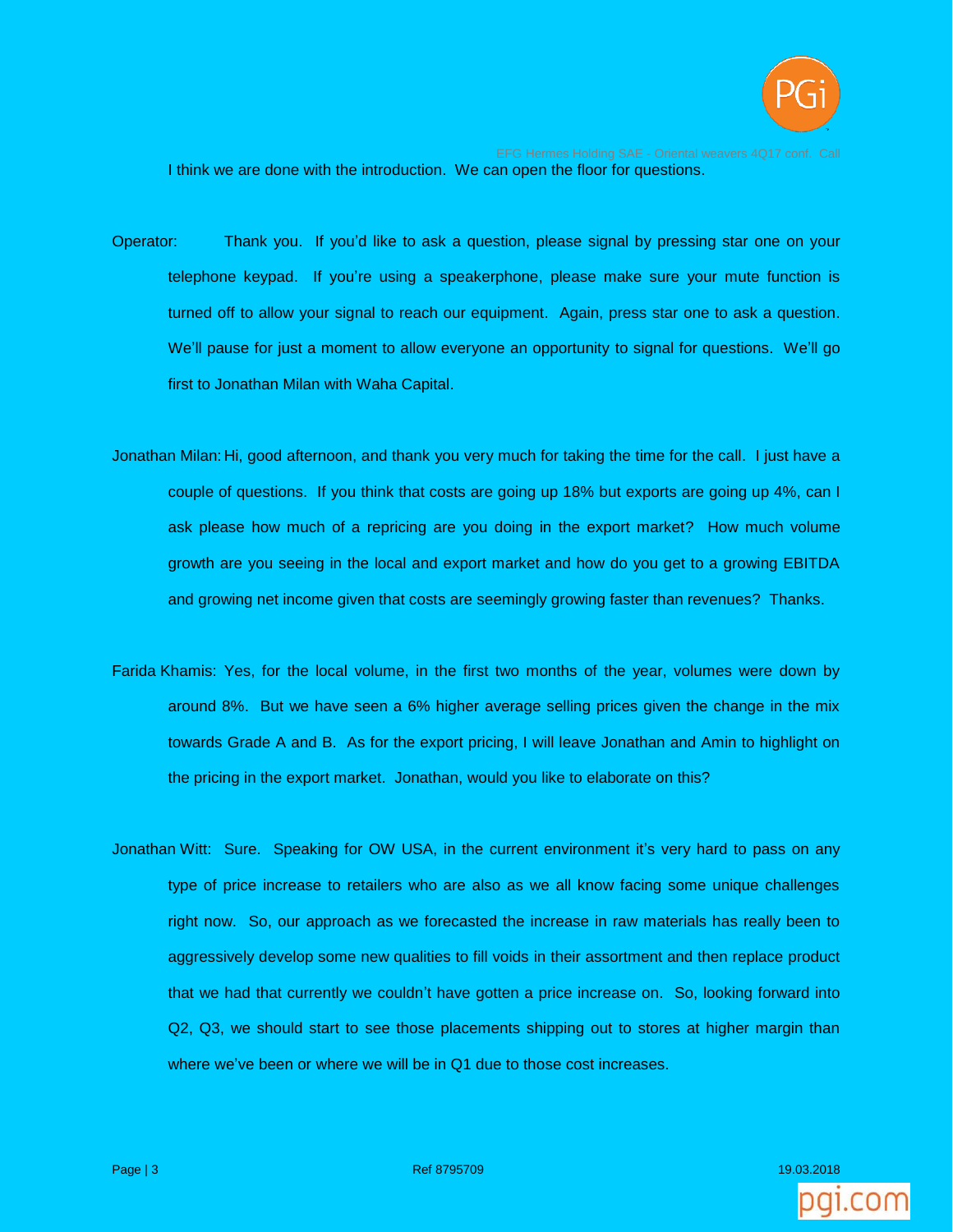

But for us, that proactive stance of bringing new product that we have a little higher margin on in the stores is the approach because facing price increases would really result in lost volume and profit. Luckily for us, in January, we had the Atlanta rug market as well as the Last Vegas World Market which is more of a furniture show, had very positive response to the product mix. In fact, our Las Vegas show we had more appointments and more energy as well than we've seen in the market and in our showroom since probably 2008 or 2007.

So, feeling very good about that, I will let everyone know that the retailer sentiment in general is still very cautious. However, we feel with the response we had and the orders for placements for the balance of the year that we are definitely taking some market share away from our competitors in that environment. Amin?

- Jonathan Milan: Is there volume growth in the US? What kind of volume growth are you seeing and how much of this improved sentiment in US do you think will translate into higher sales? Do you have a target for the US in terms of volumes?
- Jonathan Witt: Yeah, for OW USA, we're targeting a 6-7% increase for 2018 in terms of revenue and, obviously, we're working through the final numbers with these cost increases to get there. But we do believe our bottom line margin will improve.

Jonathan Milan: Okay.

Hany Amin[?]: And for Oriental Weavers Egypt, in the beginning of the year we noted the price increases of polypropylene we added to our pricing for all our new development then the production introduced in January market in Germany which is like 40% of our collection. And for the new comers we offered them the added or the increased price after adding this raw material

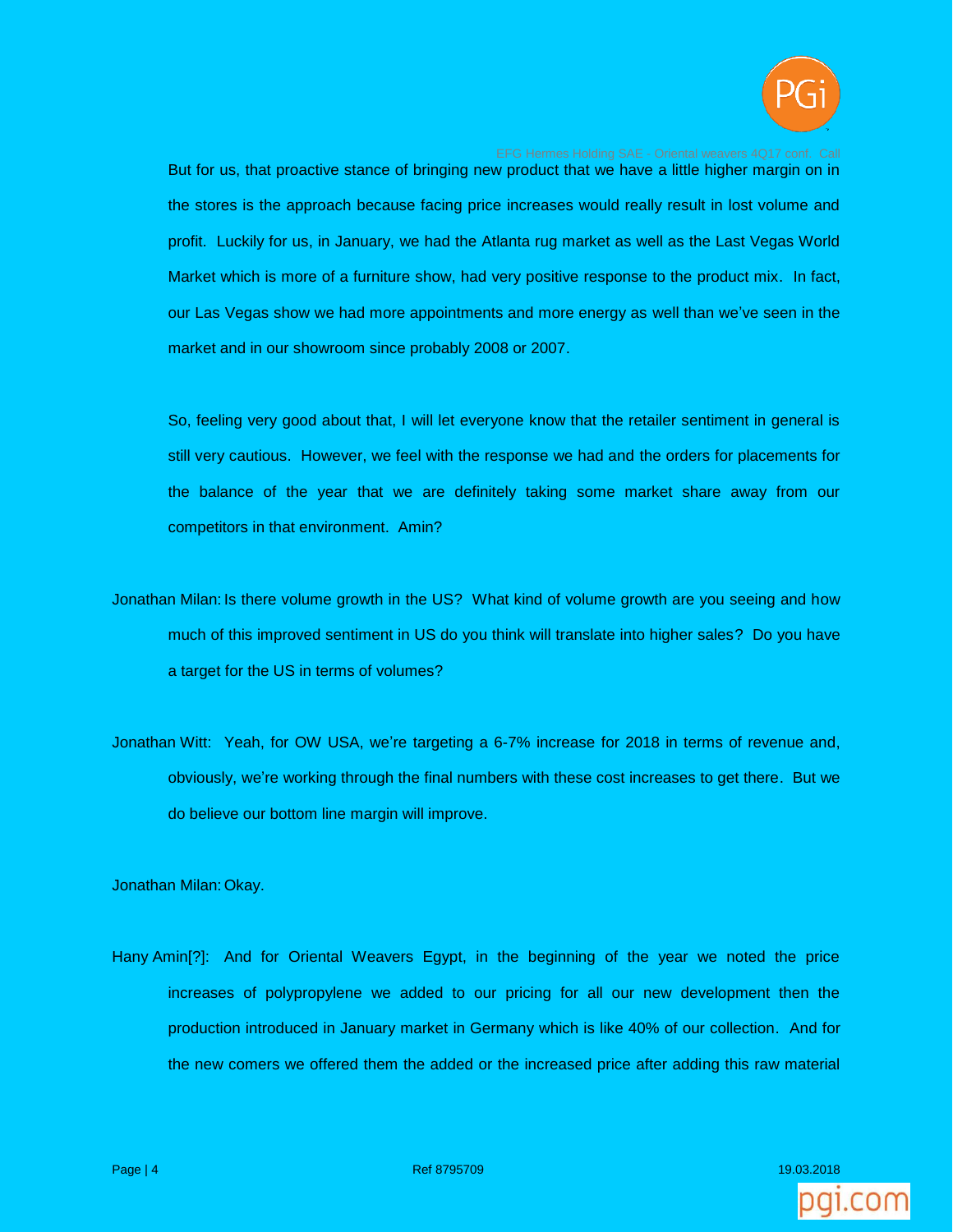

increase. So, -- and for the second quarter, we are expecting more sales on this new introduction which will allow us to validate these new prices which we offered in January.

But for the repeat orders, we are trying to maintain the same prices as Jonathan mentioned that we can't put a price increase in the middle of the programme or a project, but for all new orders we will apply this new pricing.

Jonathan Milan: May I ask how much of a price increase are you applying on these new orders and your new collection?

Hany Amin: In all the new introductions, we add like 5-7% from January for all the new development.

Jonathan Milan: And the target in terms of  $-$  so, this is for local or for exports excluding US?

Hany Amin: Export.

Jonathan Milan:Export. And much volume growth do you expect to gain to make in 2018 especially what with the IKEA contract and a couple of other contracts coming in and pushing in 2018 as well?

Farida Khamis: For the growth, as a whole we expect between 8-10% export growth in 2018.

Jonathan Milan: Revenue?

Farida Khamis: Volume.

Jonathan Milan: Volume. So, in terms of revenue, it could be low double digit?

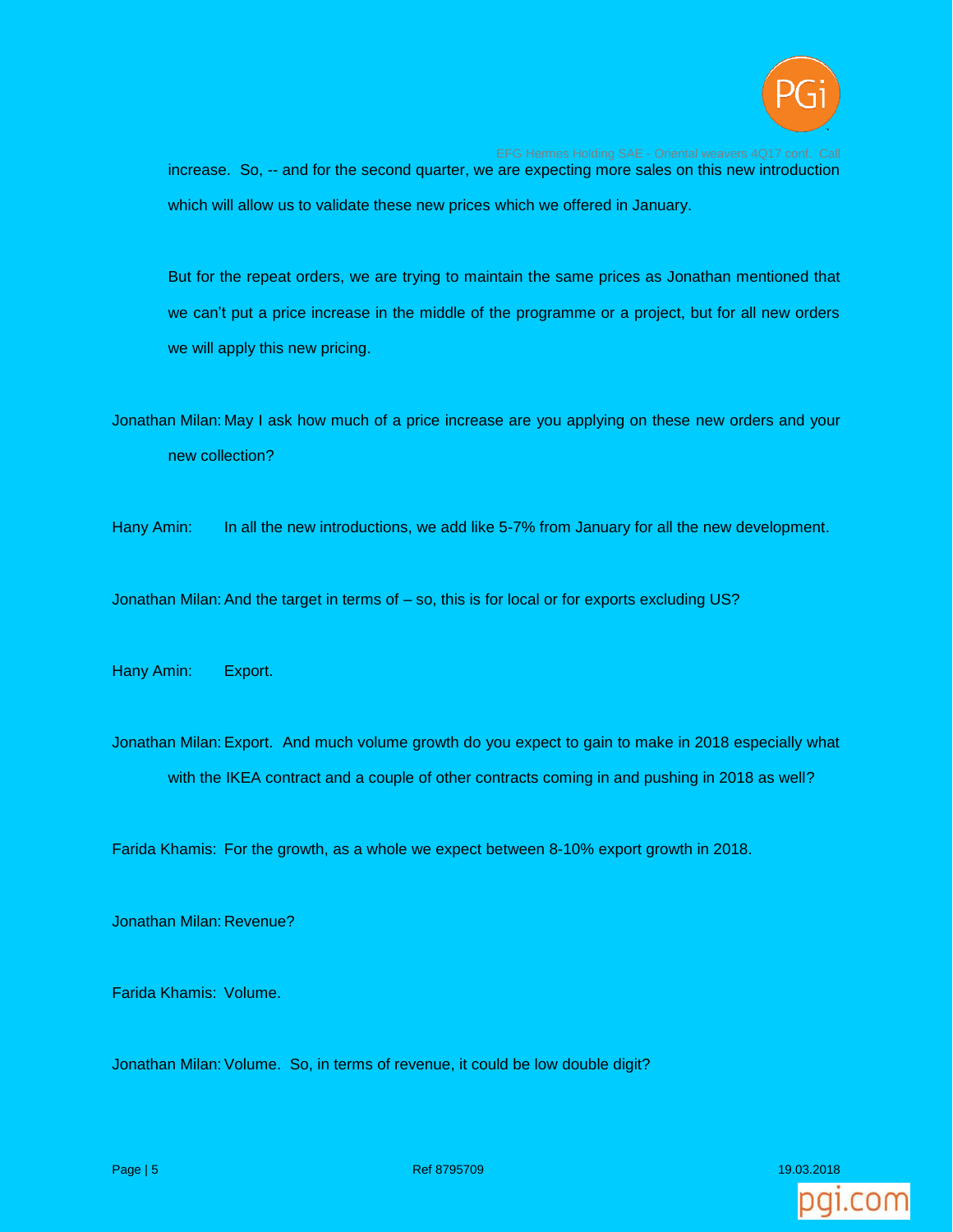

Farida Khamis: assuming a stable exchange rate.

Jonathan Milan:Wouldn't it be lower 8-10% volume and with under 10[?] 5% to 7% increase in prices just for the new collection? But if the new collection let's say, I don't know, a third of sales, and correct me if I'm wrong, then you should get some low double digits revenue growth maybe in exports.

Farida Khamis: Okay.

- Jonathan Milan:So, this new collection, how much of the new sales would it entail? So, how much time will it take to roll over and become part of regular sales and [inaudible] price increase will impact the financials?
- Farida Khamis: Yeah, the new collection is for the woven segment. As a percentage of total sales level, it will be] something within the range of 20% on a total level.
- Jonathan Milan: Okay. And just going back to Egypt. So, in Egypt, since there is a big increase in the price simply because of the difference in the mix, 6% increase in the price and in the first couple of months 8% drop in volumes --
- Farida Khamis: For the time being, yes. Yeah, for the first two months, it's on average it's 6% higher for the first two months.

Jonathan Milan: And then you saw a pickup in volumes in March.

Farida Khamis: Yes, exactly.

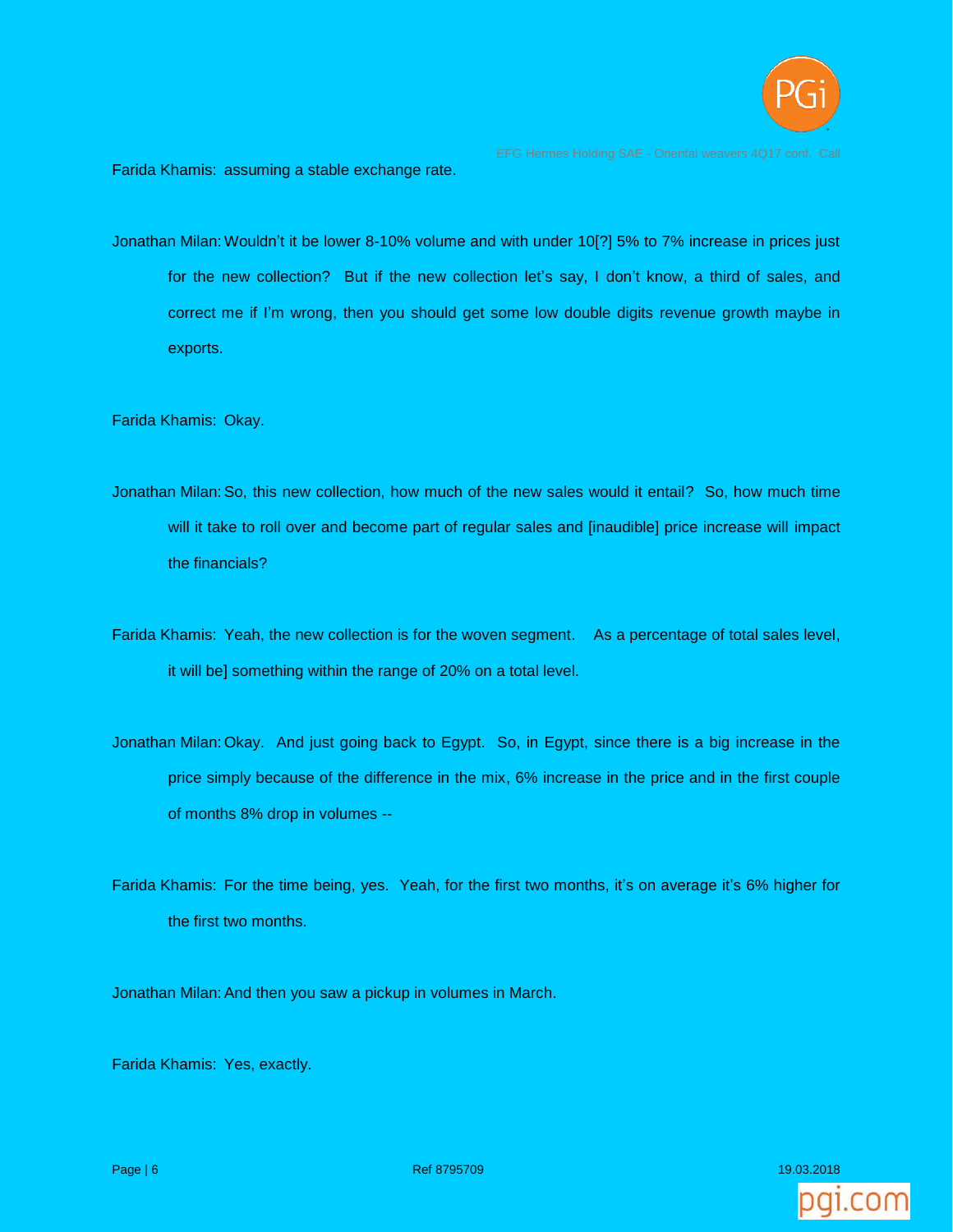

- Jonathan Milan: Okay. And again, so this is all the high single digit, low double digit revenue growth or whatnot, but here you stated I think a record 18% growth in cost between polypropylene and others. So, how would you maintain a increase in net profit?
- Farida Khamis: Yeah, 18% higher is for March prices. Of polypropylene, current prices is now 1,370 compared to the prices at the beginning of the year of 1,250. But according to oil[?] estimates, the prices are going to slow in the second half of this year because availability of polypropylene has improved. So, we expect on average, prices to be within the range of 1,250 to 1,300. But given that we are adding new loom, which are more efficient then we expect to rationalise our expenditure somehow. In addition to settling all our debt, in Egyptian pound, so this will bring our finance costs 30% lower compared to last year.

Jonathan Milan: Okay. All right. Thank you.

Farida Khamis: Thank you.

- Operator: As a reminder, that is star one for question. We'll go to our next question from [inaudible] with HSBC.
- Speaker: Hi, good afternoon. Could you talk a little bit about the working capital cycle and do you expect any changes in 2018?
- Farida Khamis: Yeah, for the working capital, the average receivable days on hand were around 60 days in 2015, and they went up to 70 days in 2017. We expect the same level of accounts receivable days on hand. The inventory days on hand was 189 days and we expect the same that trend to continue.

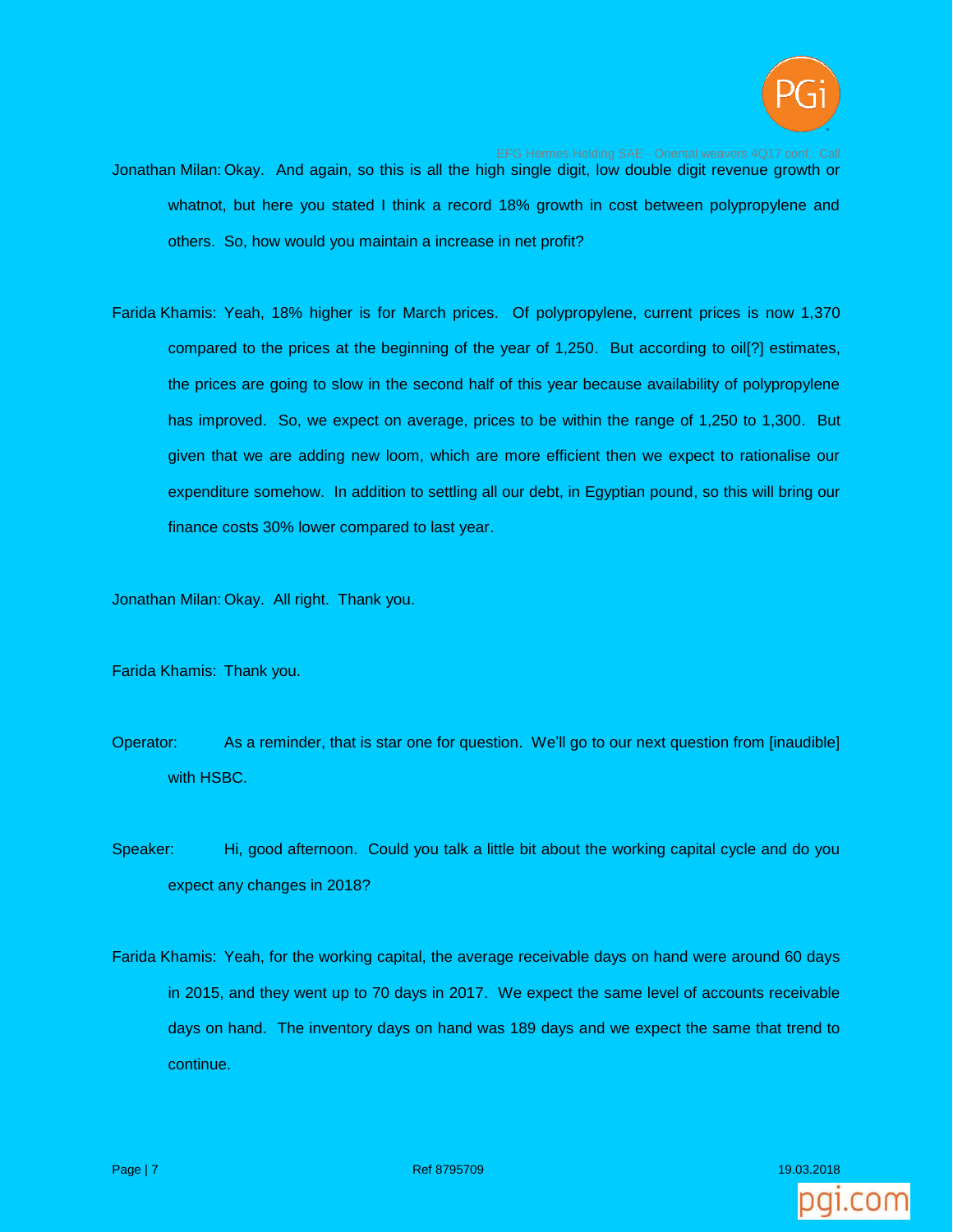

Speaker: And what about the payables?

- Farida Khamis: The payables, they are around 47 days in 2017 and we expect also the same range less than 50 days.
- Speaker: And could you explain the difference in the receivables days between the Egyptian operation and your foreign operation?
- Farida Khamis: Sure. For the local sales –
- Hany Amin: Actually, for local sales, we usually sell 50% of them through our stores, which is cash. And the other 50% is nearly cash. So, the local sale is nearly cash. Export is between 90 days to 100 days. IKEA is 30 days. So, the mix is 70 days average.
- Speaker: So, the mix is increasing more toward international. Is it fair to say we should expect the receivable days to grow up?
- Hany Amin: The 70 days comes from the experts and all of them are insured. 100%, our export sales are insured through insurers entity.
- Speaker: Thank you.
- Operator: Again, that is star one for any questions. We'll pause for just a moment. We have no further questions at this time. I do apologise. We have had a question in queue. We'll go next to Roy Mutooni with ABSA.

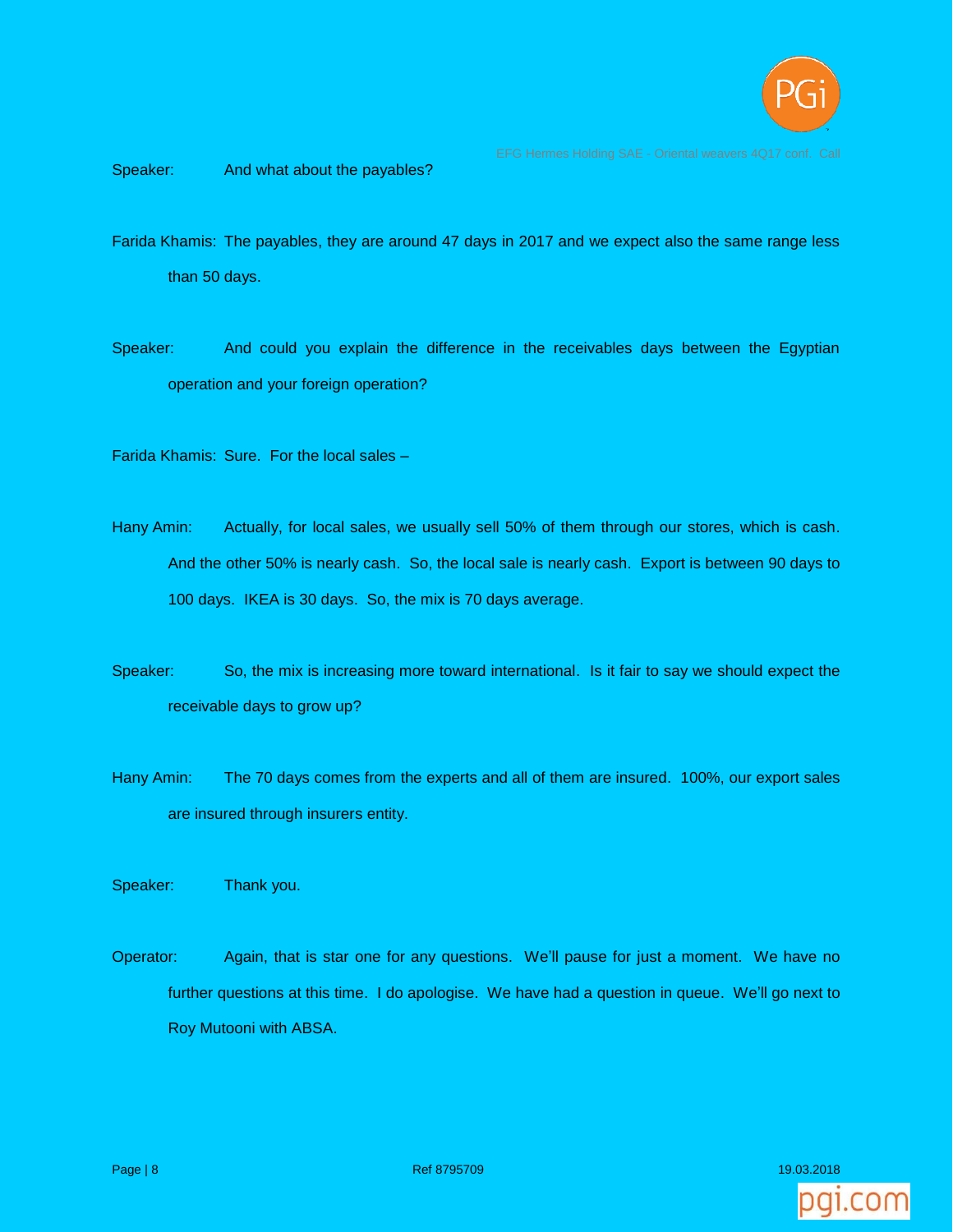

- Roy Mutooni: Hello, good afternoon. I just wanted to clarify. I didn't quite hear what the guidance was. And then secondly, do you have an update on collection of the receivables from government – on the rebate, sorry, the export rebate proceeds?
- Farida Khamis: Okay. As for the guidance, we expect 7% growth on top line level. So, revenues should be within the range of 10.7 billion pound to 10.9 billion pound. We expect EBITDA margin to be around 14% and earnings range from EGP 730 million to EGP 750 million in 2018. As for the export rebate collection, currently the backlog is around EGP 300 million. And what we collected so far in the first two months of this year is around EGP 10 million.
- Roy Mutooni: Okay, thanks. Do you see a chance that it could accelerate that you'd be able to collect a whole lot more or is it similar to the old programme where you think these receivables will keep on accumulating?
- Farida Khamis: It depends on the government's budget. Still we are checking the amount allocated for export incentive in 2018-2019 fiscal year budget. But it's still not announced so far.
- Hany Amin: But it is not included in our reporting numbers. They are not registered unless collected.
- Roy Mutooni: Okay, thanks.
- Operator: We'll go next to [inaudible] with Terier[?] Investments.
- Speaker: Hi. I'd like to ask you about this there is a carpet tiles project progress. Did you expect [inaudible] during 2018?

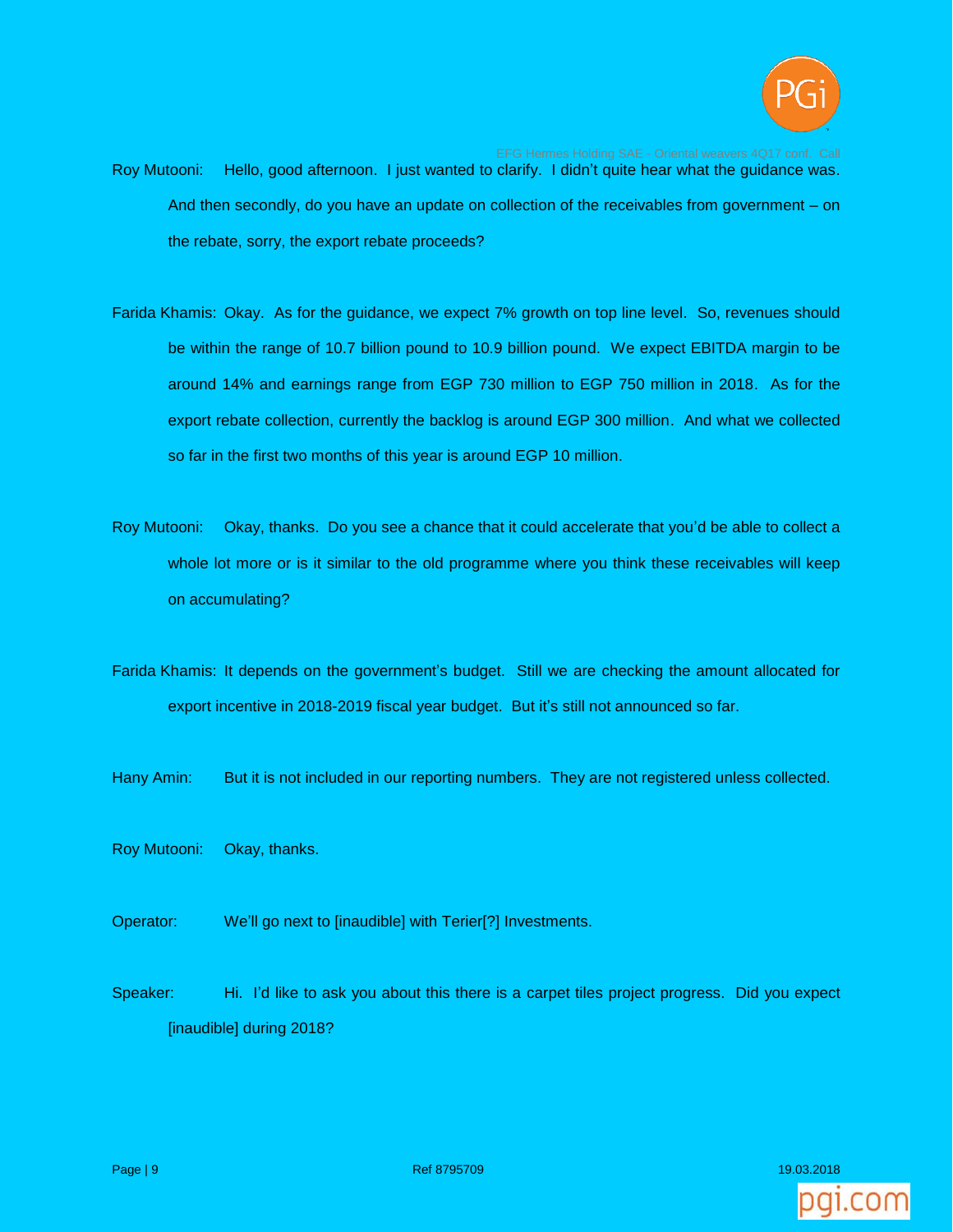

- Hany Amin: Actually, we are in the process to order the machine, expected to be in place within six months' maximum. So, it will be mainly for next year's sale. Actually, this line is ordered mainly for the new -- the expected sale of the new capital where government has to move next year by mid of next year to the new capital together with all embassies or ministries or -- and the other facilities needed there.
- Speaker: Thank you.
- Operator: That is star one for questions. We'll go back to Jonathan Milan with Waha Capital.
- Jonathan Milan: Hi, just a follow-up question on this new admin capital. So, do you think this will generate some additional revenue, significant revenue for Oriental Weavers? And given that the price increases will take effect on these[?] new products will have a bigger impact maybe in 2019, what's your medium-term outlook looking beyond 2018?
- Hany Amin: Actually, for the segment of hospitality, we expect that it will make bigger impact in 2019 and 2020, but not in 2018.
- Farida Khamis: We are targeting this year a 15% growth in the hospitality business through furnishing several new projects such for example the new Hilton Hotel in Cairo along with the new conference centre related to the army and several new projects in Galala[?] area. So, this should bring 15% higher to our hospitality business in the local market this year.

Jonathan Milan: Okay. Thank you very much.

Farida Khamis: Thank you.

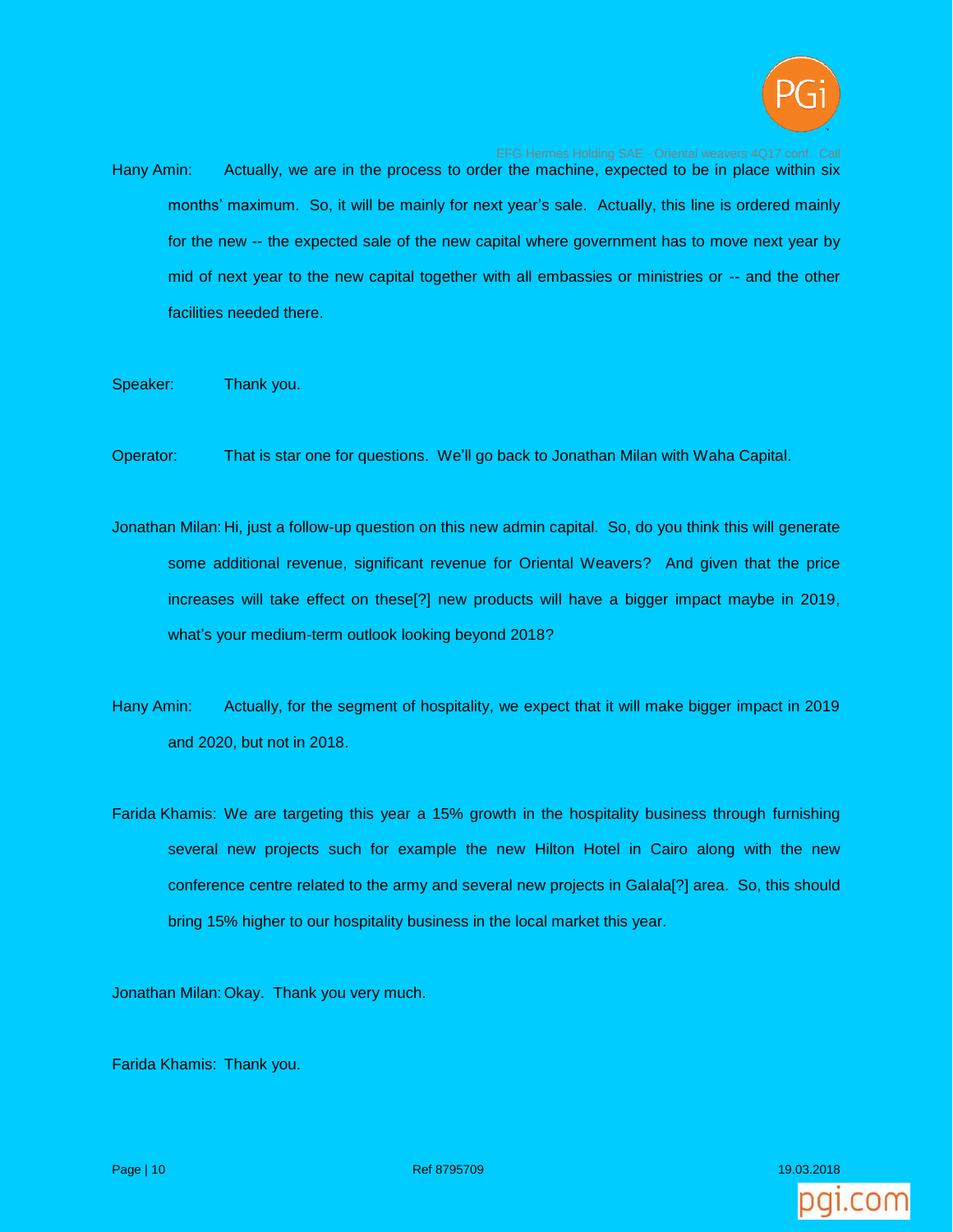

Operator: We have a follow-up question from [inaudible] with HSBC.

- Speaker: Could I just get your management's view of where they see the Egyptian pound going this year?
- Farida Khamis: Could you repeat your question, please?
- Speaker: Yeah. I just want to understand management's view of the Egyptian pound for 2018 relative to the US dollar?
- Farida Khamis: Yeah, it's expected to remain as is within the range of 17.5-17.7. We do not expect major differences from the current spot level.
- Speaker: And in the scenario of slight depreciation like 5-10% appreciation which is I think where a lot of analysts think that pound may end up this year. How does that impact your profitability?
- Farida Khamis: So, for assuming 10-15% appreciation, at this point for the local market, we expect to adjust our selling prices in Egypt given that 60% or 65% of our raw material cost are dollar-based. And under the scenario of stable raw material costs similar to last year not with the current higher prices, so at this point we can adjust our selling prices lower in Egypt. Margins on the local sales are going to be higher compared to the current level. But, of course, for the export proceeds, they're going to be relatively lower. But overall, we expect margins to remain stable.

Speaker: Thank you.

Operator: We have no further questions. There's no further questions. I'd like to turn it back to our speakers for any additional or closing remarks.



Page | 11 **Page | 11 Page | 12 Page | 12 Page | 12 Page | 12 Page | 12 Page | 1**9.03.2018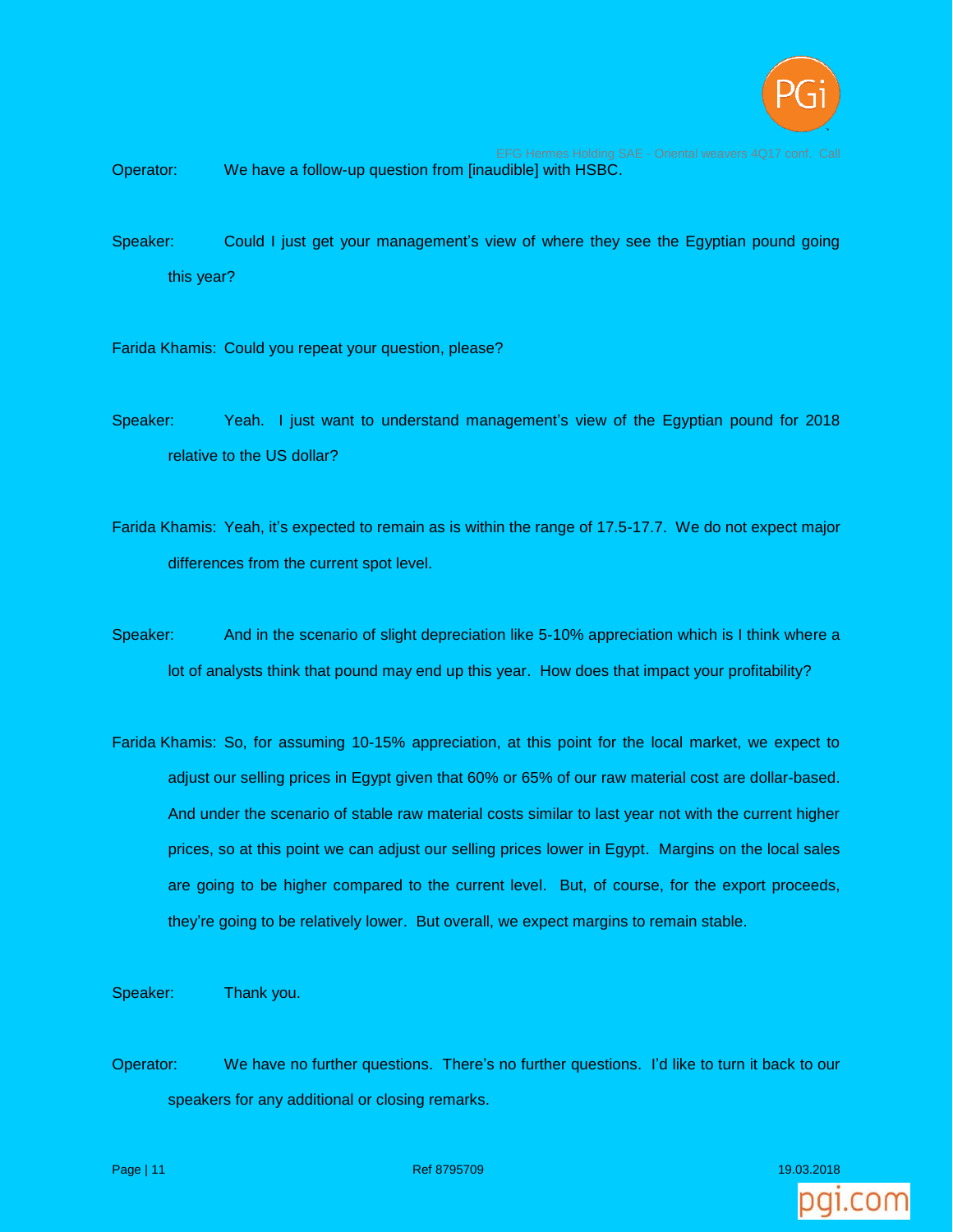

Farida Khamis: Jonathan, would you like to elaborate about the US market generally this year? Hello. Jonathan, can you hear me?

Jonathan Witt: Yes, I can.

Farida Khamis: Yes. I was wondering if you could elaborate on the US market this year.

Jonathan Witt: As I mentioned earlier, there's still a attitude with retailers. The Q1 of 2017 was a record actually for OW USA. There was a lot of pent-up, I think, demand from the caution that took place during the election cycle last year with retailer so they were refilling shelves. When you look at the economic indicators that are out there for 2017 and what we're seeing in 2018, there should be a lot of disposable income in consumers' pockets and where they're going to spend that.

However, I think we all have seen that retail is still struggling. The online segment continues to grow. We were at 14% growth in Q4. Q4 2017 was our best performing in terms of growth yearover-year; so, a lot of positive things there. The positive reaction and placements and orders for Q2, Q3 are encouraging in terms of us taking market share. But in general, retail demand for area rugs, I think, will be 2-3% lower than where it's been maybe in the 4% range, and for the total area rug marketplace; so, it will continue for us to comp with those 6-7% year-over-year increases that rely on us taking market share through new product development and also great value cost comparison, which we have effectively done for January. We're actually at the New York home textile market this week. It's just starting this morning, so I can't provide any real feedback. But this is the trade show where we see all the largest retailers in the US.

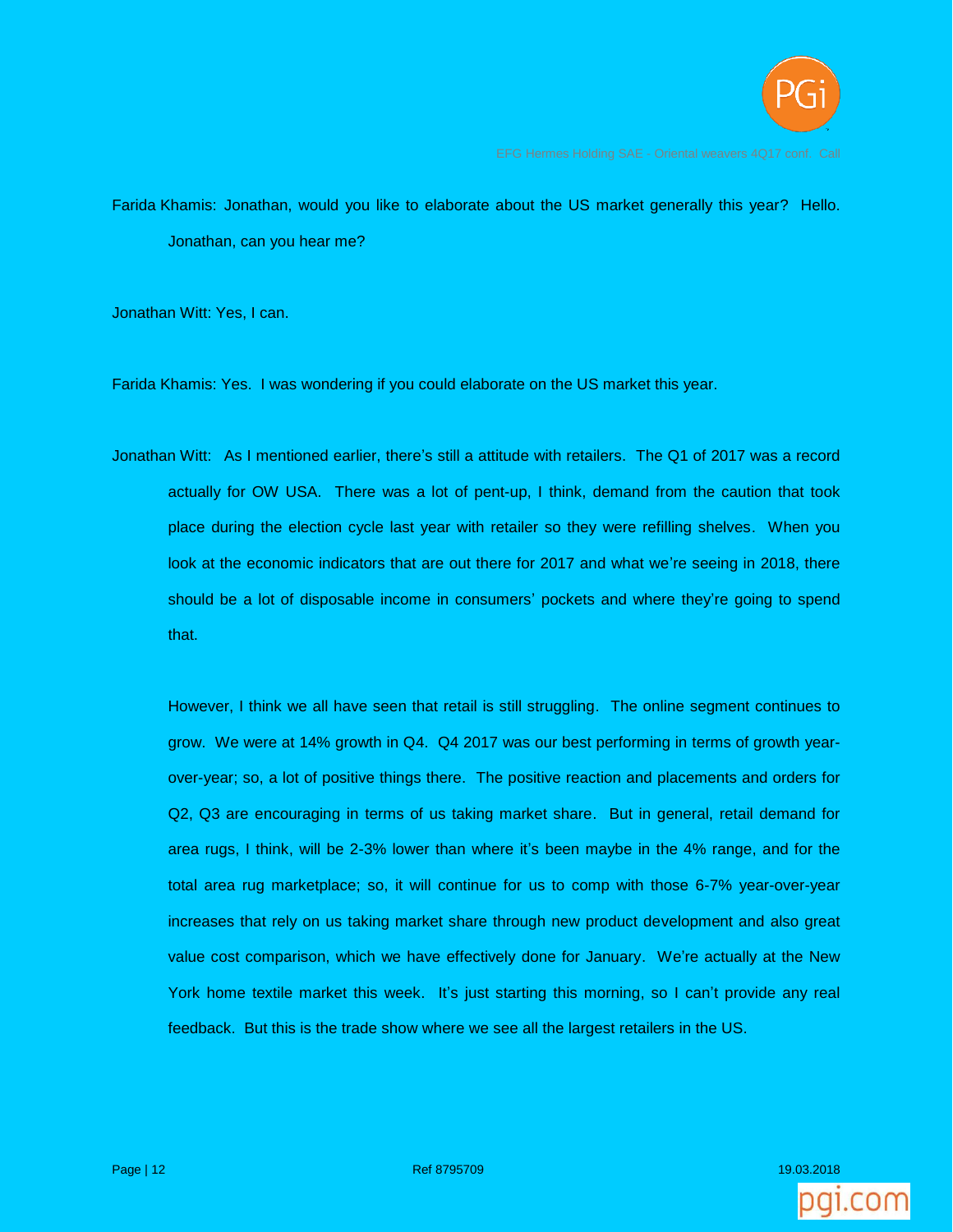

So, it will be an interesting week and we'll have some good feedback on the next call as to where they are in their minds as well.

- Farida Khamis: Amin, do you want to elaborate on export markets in general especially the Japanese market and all the markets that have seen a pickup this year and last year?
- Hany Amin: Yes, we have a good 2017 on the Far East especially as you mentioned the Japanese market we have a big growth and we are extending this growth for this year by adding new customers in Japan and Far East region. Near this, we also during Domotex, we have a lot of new customers from Middle East and Mid-Europe and Africa. And it reflects on the Q1 of the increase of sales because we have the chance to get orders and shipped by the first quarter and it will be extended by the second quarter.

We are participating these days in Domotex China in Shanghai, which is more communicating to this region. So, we are expecting good feedback and adding new customer in this region through this market, plus the direct sales we do from Egypt to the US like online business customers which is increasing, comparing with last[?] year we're expecting like at least 10% to 15% increase with this online business.

- Farida Khamis: Thank you, Amin. If there aren't any further questions, we'd like to thank you for participating in this call and for your interest in Oriental Weavers.
- Operator: This will conclude today's call. Thank you for your participation. You may now disconnect.

Farida Khamis: Thank you.